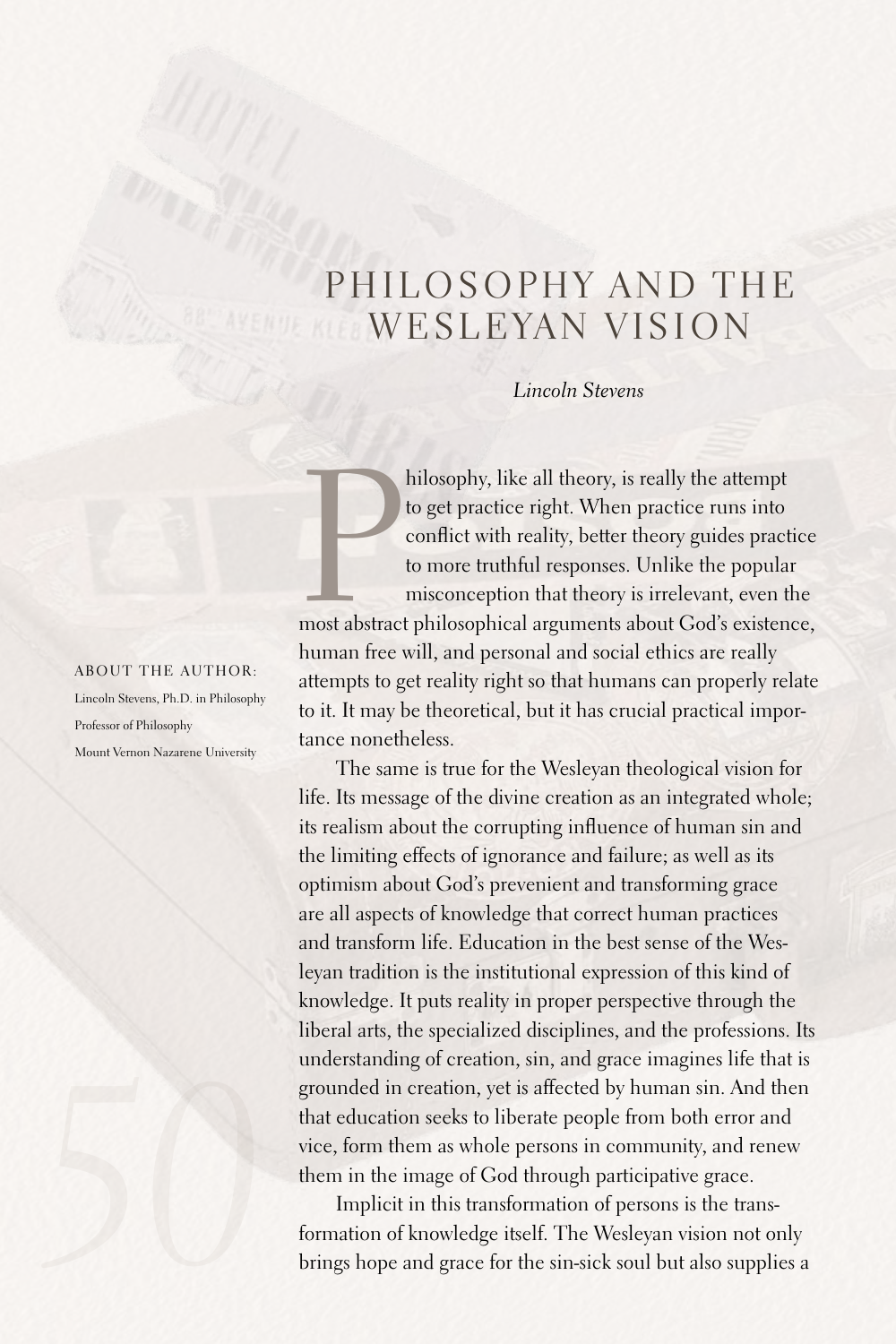healing grace to the intellect and knowledge itself. It exposes selfish, parochial, and merely conventional belief. In doing so it replaces a narrowness of mind and spirit with a fullness of knowledge that enables the abundant life.Likewise, philosophy's commitment to rational criticism as a guide to truth, its systematic commitment to conceptual clarity, and its principled devotion to the morally good life are all made better in dialogue with the Wesleyan concerns over creation, sin, and grace.And the Wesleyan vision for life and knowledge is similarly more deeply grounded, systematically understood, and effectively communicated through its conversation with philosophical wisdom.

The key to much of the Wesleyan vision is its view of<br>the nature of integration itself. It rejects the view the<br>philosophy is largely in conflict with the theological<br>Not does it compartmentalize theologican philosophy as the nature of integration itself. It rejects the view that philosophy is largely in conflict with the theological. Nor does it compartmentalize theology and philosophy as two independent worlds. Neither does it adopt an easy identity between the two arenas of knowledge. It disputes all three of these approaches because they do not integrate.And it affirms their complementary relationship whereby both philosophy and the Wesleyan vision bring mutual insights to a growing, holistic view of reality and personal life in God's world. This, of course, means that the worlds of theology and philosophy are sometimes in conflict and sometimes in harmony. But as they remain in dialogue, they reveal a richer wisdom about both the limitations and insights that arise from that dialogue.

 One key point of tension between the Wesleyan vision and philosophy is at the level of philosophical knowledge and methods. The Wesleyan vision affirms that creation constitutes humans as rational, moral, and relational beings centered in the image of God. However, it also maintains that this rational capacity, even in its best expressions, is limited by human finiteness,<sup>40</sup> partly illustrated in the fact that humans have only a minimal rational knowledge of God's existence and attributes. 41

Distinguishing these two sides of the human capacity for reason is extremely important for the abundant life. Without a realistic understanding of both the capacities and *incapacities* of human knowledge, no person or community can effectively relate to reality, truth, or goodness. On the positive side, rea-



*The Wesleyan vision not only brings hope and grace for the sinsick soul but also supplies a healing grace to the intellect.*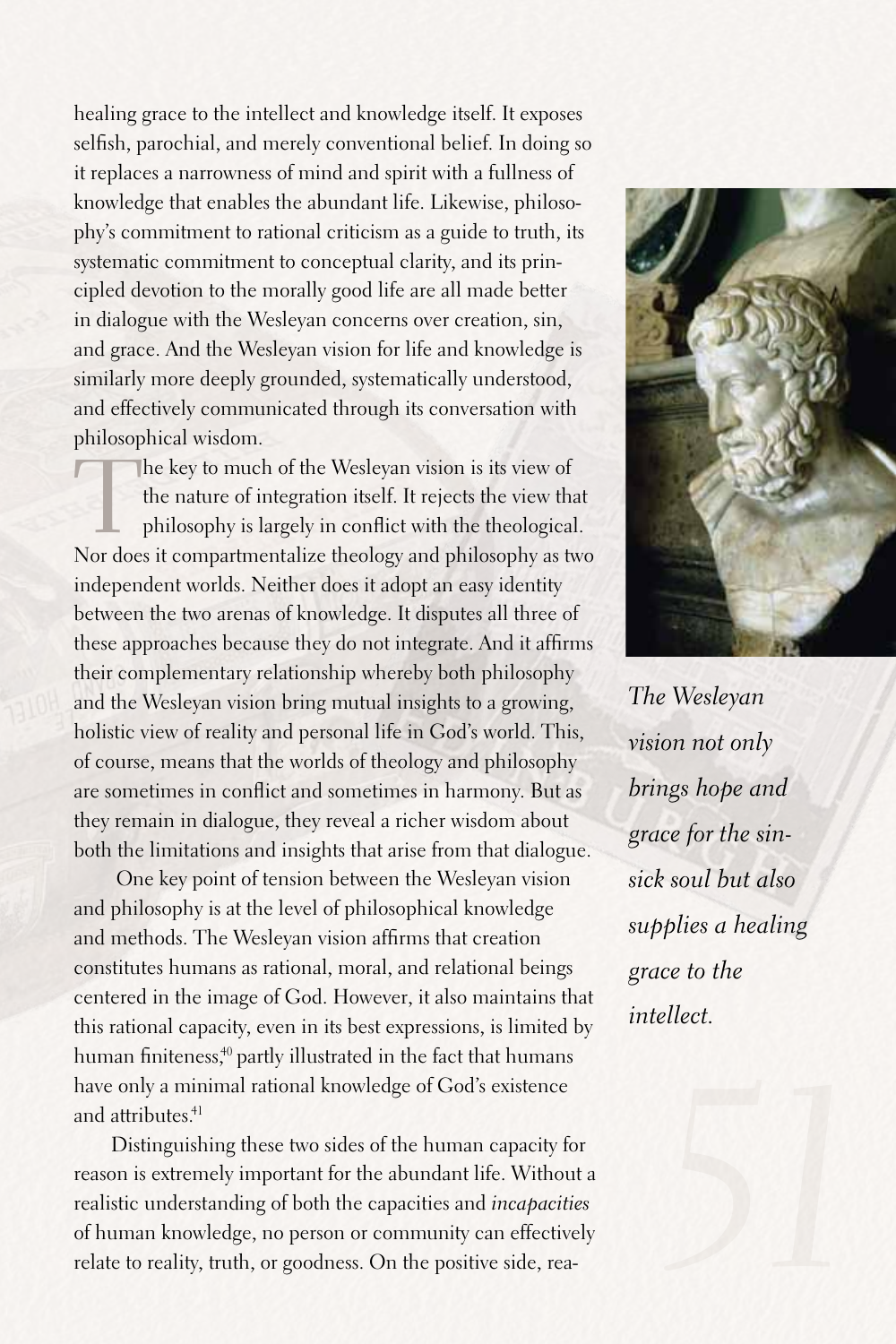

*Wesleyan convictions require philosophy to examine the limits of knowledge based in sin, beyond just natural ignorance.* 

son can enable persons to think logically and base belief on the best grounds so they can act truthfully in relation to God and His world. On the negative side, understanding reason's incapacity is equally enabling and ennobling. Recognizing ignorance is one aspect of the beginning of wisdom. Likewise, knowing the difference between the probably true and the certainly true makes the difference between a friendly dialogue and dogmatic diatribe. The former recognizes that it could be wrong, while the latter recognizes no such limit in philosophy or life. What the study of philosophy must do through its resources and methods is enable persons to effectively discern these differences.

Closely linked to the issue of ignorance, but clearly distinguished from it, is the very important integrative connection between philosophy and sin. Wesleyan convictions require philosophy to examine the limits of knowledge based in sin, beyond just natural ignorance. This consideration points to the fact that the love of wisdom is not the only principle operative in human belief formation. Besides reason there is in sin an entrenched self-love that infects all that humans do.A Wesleyan integration with philosophy would examine just how entrenched this self-interested love is in distorting philosophical and other kinds of knowledge, such as that found in the moral and political life of our times. The process would explore and apply the Pauline view that in sin, persons and communities "suppress the truth in unrighteousness" (Rom. 1:18). 42

Towever, the Wesleyan vision would not stop the<br>dialogue with philosophy here. The final word of<br>philosophy is not the corruption of knowledge in<br>human sin but rather is grass and stand love at work in the dialogue with philosophy here. The final word on philosophy is not the corruption of knowledge in human sin but rather is grace and agape love at work in the redemption of knowledge. Knowing truth by love is the answer to the suppression of truth in unrighteousness. By love of the other, the other is more truly known. Philosophy thus integrated with the theology of love would challenge knowledge conceived on the basis of rational self-interest, power, suspicion, and desire. It would remake knowledge, not on these minimalist grounds, but rather on the basis of truth known in community and community based on other-centered love. 43

Finally, the integration of the Wesleyan vision with philosophy is best understood in the conviction that knowledge